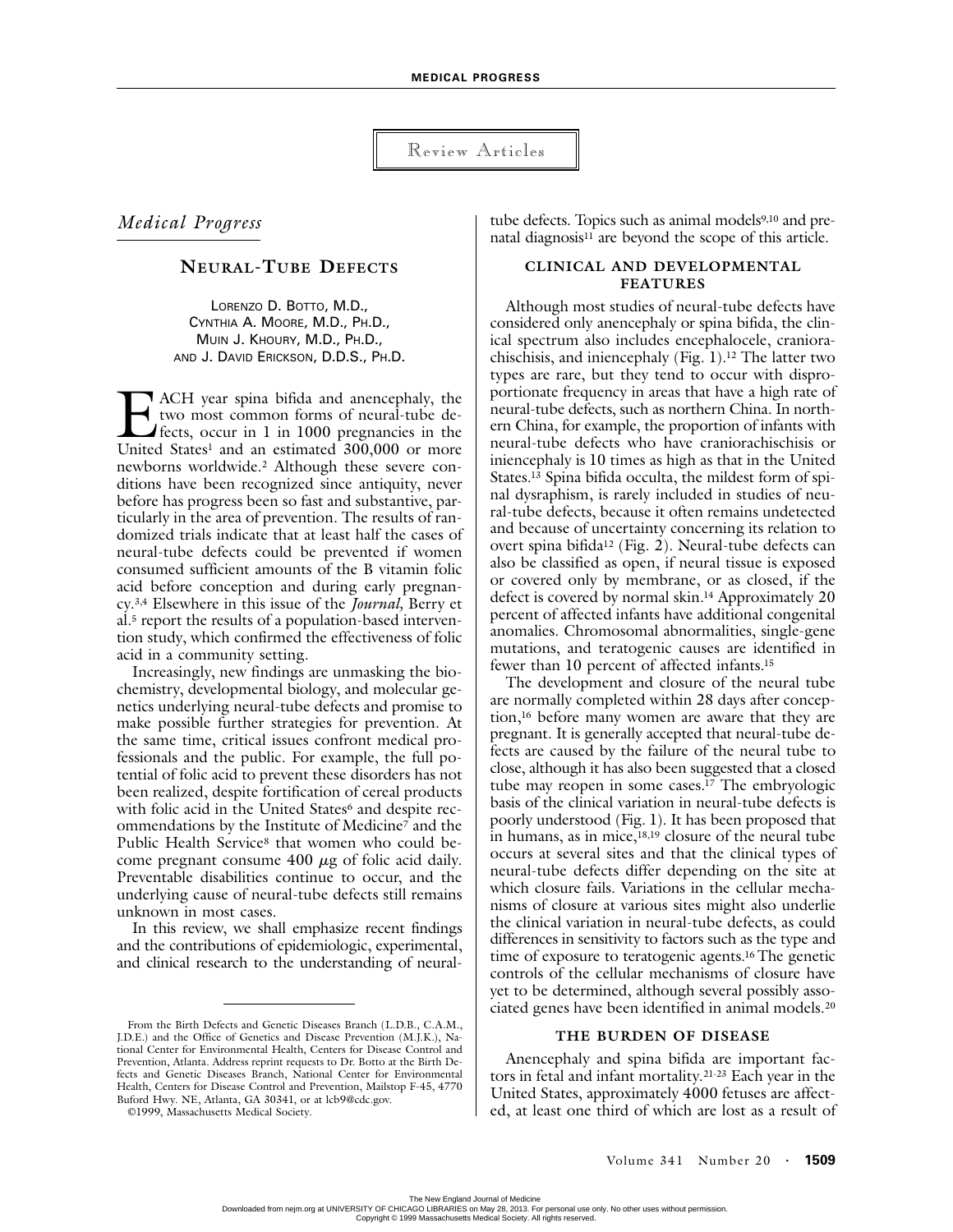

#### **Figure 1.** Features of Neural-Tube Development and Neural-Tube Defects.

Panel A shows a cross section of the rostral end of the embryo at approximately three weeks after conception, showing the neural groove in the process of closing, overlying the notochord. The neural folds are the rising margins of the neural tube, topped by the neural crest, and demarcate the neural groove centrally. Panel B shows a cross section of the middle portion of the embryo after the neural tube has closed. The neural tube, which will ultimately develop into the spinal cord, is now covered by surface ectoderm (later, the skin). The intervening mesoderm will form the bony spine. The notochord is regressing. Panel C shows the developmental and clinical features of the main types of neural-tube defects. The diagram in the center is a dorsal view of a developing embryo, showing a neural tube that is closed in the center but still open at the cranial and caudal ends. The dotted lines marked A and B refer to the cross sections shown in Panels A and B. Shaded bars point to the region of the neural tube relevant to each defect.

In anencephaly, the absence of the brain and calvaria can be total or partial. Craniorachischisis is characterized by anencephaly accompanied by a contiguous bony defect of the spine and exposure of neural tissue. In open spina bifida, a bony defect of the posterior vertebral arches (in this case, the lower thoracic vertebrae) is accompanied by herniation of neural tissue and meninges and is not covered by skin. In iniencephaly, dysraphia in the occipital region is accompanied by severe retroflexion of the neck and trunk. In encephalocele, the brain and meninges herniate through a defect in the calvaria. In closed spina bifida, unlike open spina bifida, the bony defect of the posterior vertebral arches (in this case, the lumbar vertebrae), the herniated meninges, and neural tissue are covered by skin.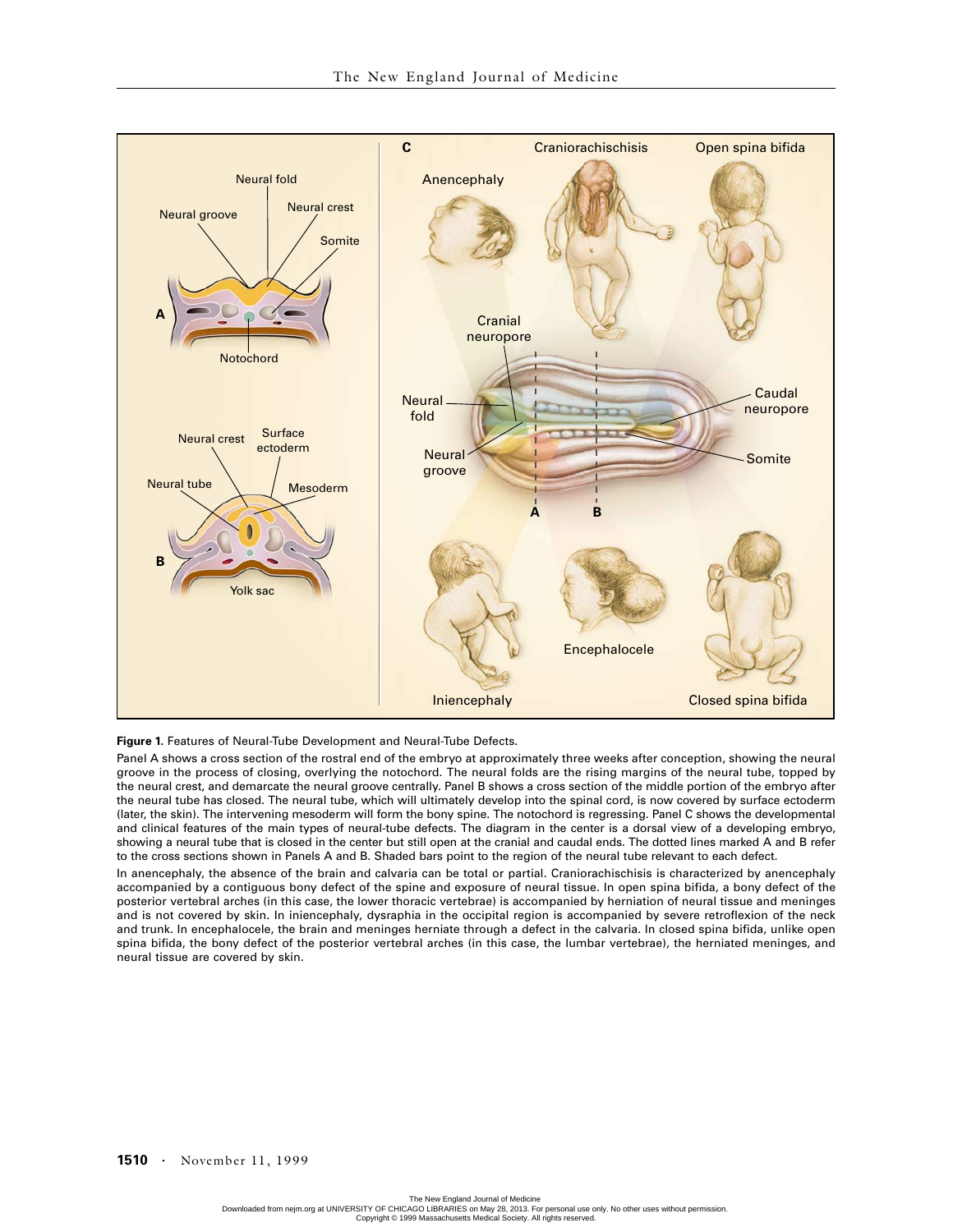



Spina bifida occulta occurs most often at S1, S2, or both and is a bony defect of the spine, usually covered by normal skin. A meningocele is a saccular herniation of meninges and cerebrospinal fluid through a bony defect of the spine. Meningoceles are usually covered by normal skin. A myelomeningocele is the most common type of spina bifida and is characterized by herniation of the spinal cord, nerves, or both through a bony defect of the spine. Myelomeningoceles are usually open defects in which either meninges or neural tissue is exposed to the environment. Of these three types, only meningocele and myelomeningocele are typically included in studies of spina bifida and are often jointly referred to as spina bifida cystica. The spinal cord and nerves are depicted in yellow and the cerebrospinal fluid is in black.

spontaneous or elective abortion.<sup>1,8</sup> All infants with anencephaly are stillborn or die shortly after birth, whereas many infants with spina bifida now survive, usually as a result of extensive medical and surgical care. The risk of early death among infants with open spina bifida varies considerably worldwide, depending not only on the severity of the lesion but also on such factors as the availability, use, and acceptance of medical and surgical treatment. For example, the estimated rate of death among affected infants in rural areas of northern China is nearly 100 percent,13 whereas in the Netherlands it is 35 percent<sup>24</sup> and in the United States it is  $10$  percent.<sup>25</sup> Determining the long-term prognosis is also difficult because of improved management of some medical complications (e.g., renal failure) that previously substantially increased the risk of death among adults with spina bifida. Two studies documented survival to nearly the third decade of life in 52 percent and 68 percent of affected persons in whom the defect was surgically repaired shortly after birth.<sup>25,26</sup>

Infants with spina bifida who survive are likely to have severe, life-long disabilities<sup>27</sup> and are at risk for psychosocial maladjustment.28 Medical problems may often result from the neurologic defect or from its repair (e.g., paralysis, hydrocephalus, Arnold–Chiari type II malformation, endocrine abnormalities, tethered cord, syringomyelia, and syringobulbia) or may be sequelae of the neurologic deficit (e.g., deforma-

tions of the limbs and spine; bladder, bowel, and sexual dysfunction; and learning disabilities).

In addition to the emotional cost of spina bifida, the estimated monetary cost is staggering. In the United States alone, the total cost of spina bifida over a lifetime (the direct costs of medical, developmental, and educational services and the indirect costs associated with morbidity and mortality, in 1992 dollars) for affected infants born in 1988 was almost \$500 million, or \$294,000 for each infant.29

### **TREATMENT**

Damage to open neural tissues appears to be progressive and results from exposure to toxic substances in the amniotic fluid30 and trauma to the neural tissue through contact with the uterine wall and birth canal.31 Although several studies have attempted to determine whether delivery by elective cesarean section before labor decreases the severity of motor impairment among infants with spina bifida, a recent review32 concluded that there is insufficient clinical evidence to determine whether such procedures provide substantial benefits and underscored the need for prospective, controlled data. In an effort to intervene even earlier, physicians have attempted to treat spina bifida surgically in utero as early as 22 weeks of gestation.33-35 Similar procedures performed on animal models with surgically created spina bifida, including sheep fetuses, resulted in near-normal neuro-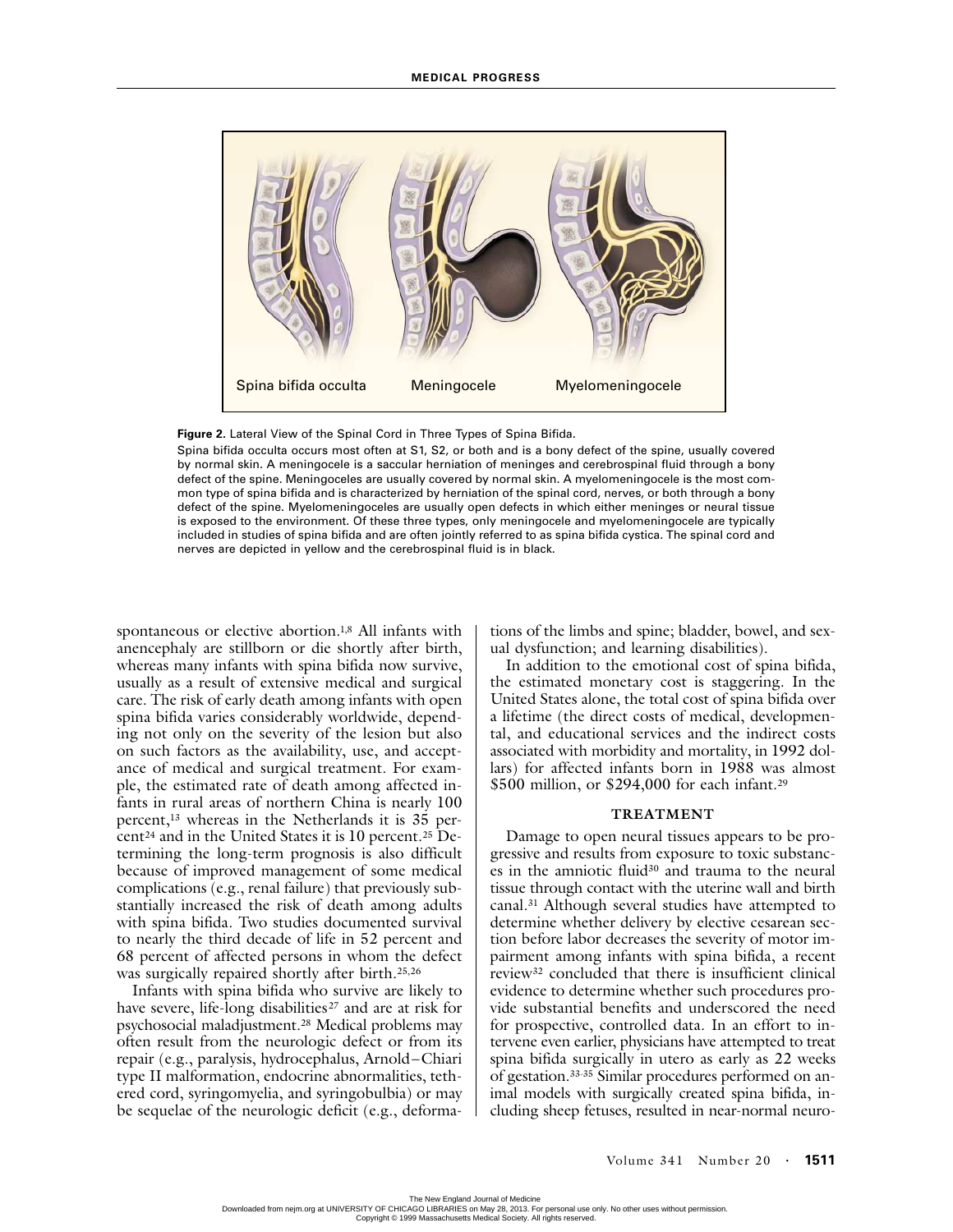logic function among the animals that survived.<sup>33,36</sup> However, current data are insufficient to assess the long-term neurologic benefit of this type of intervention or the risks of maternal and fetal morbidity. The observation that some components of the Arnold–Chiari type II malformation resolved in some infants after in utero surgery<sup>34,37</sup> is potentially important, since such malformations are a common cause of hydrocephalus and, later, neurologic deterioration in people with spina bifida.

Although innovative approaches are being tried at or before birth to limit the neurologic sequelae of spina bifida, medical care for people who are born with the disorder remains complex and challenging.<sup>38</sup> In 1996, a study of secondary health conditions among adults with spina bifida showed that 47 percent of hospital admissions over a 10-year period were due to secondary conditions, including urinary tract infections, calculi, and skin ulcerations, that were potentially preventable.39 The dissemination of simple prevention techniques, such as regularly and completely eliminating urine from the bladder and avoiding friction-causing movements, may be hampered by barriers such as lack of access to care, financial constraints, or lack of comprehensive treatment facilities with knowledgeable care givers for adults with spina bifida.39

Latex allergy is another frequent and potentially preventable complication, reported in a recent study to affect 43 percent of people with spina bifida,<sup>40</sup> but its occurrence may be reduced by avoiding the use of latex-containing products during the care of infants and children with spina bifida.<sup>41</sup> Children with spina bifida also do not grow at a normal rate. Growth hormone treatment has been reported to improve the growth of some children significantly, but results of studies of the long-term effects of such treatment are not yet available.<sup>42</sup>

Despite the progress made in preventing secondary disabilities, however, these interventions will not alleviate all the problems resulting from the failure of the neural tube to close properly. Therefore, primary prevention offers great potential for reducing the multiple burdens of illness and disability associated with spina bifida and other neural-tube defects.

# **GENETIC AND ENVIRONMENTAL CAUSES**

Over the years, epidemiologic studies have been instrumental in elucidating the causes of neural-tube defects in humans. Overall, these studies have suggested that environmental and genetic factors have a joint role in the causation of neural-tube defects. For example, they have revealed marked geographic and temporal variability in the rate of occurrence of these conditions as well as their association with race or ethnic background and socioeconomic status. Geographic variations, first observed decades ago among and sometimes within countries,<sup>43</sup> are still reported today<sup>44,45</sup> (Fig. 3); they may reflect joint contributions of environmental and genetic factors to the occurrence of neural-tube defects. In contrast, repeated reports of temporal trends, from seasonal variations<sup>46</sup> to long-term trends over time,<sup>45,47</sup> suggest the importance of environmental contributions, since gene frequencies take generations to change appreciably. Observations of epidemics of neural-tube defects, which lasted a few years and are still largely unexplained,<sup>47</sup> further add to the evidence in support of environmental causes.

Variation in rates as a function of ethnic and racial background44,45,48,49 requires a more complex interpretation. In the United States, higher rates of neural-tube defects have been observed among Hispanics and non-Hispanic whites than among blacks.<sup>48,49</sup> Some of these findings, however, tend to change over time49 or in response to changes in residence as a result of migration,<sup>48</sup> suggesting that there are interactions between ethnic background and environmental factors. Socioeconomic conditions have long been thought to contribute to the risk of neural-tube defects, and rates of anencephaly and spina bifida are usually higher in groups with lower socioeconomic status.50 This association persists even after adjustment for multivitamin use.<sup>51</sup>

Identifying specific causal factors that can account for these general findings, however, has proved difficult. To date, few specific environmental causes of neural-tube defects have been recognized, except for relatively rare sources of exposure, such as maternal diabetes52,53 and maternal use of some antiepileptic drugs, such as valproic acid.54 Other factors, including fever and hyperthermia in early pregnancy<sup>55,56</sup> and obesity,57-60 have been proposed. To what extent occupational or residential exposure may cause neuraltube defects is still unclear.61 Identification of biologic markers for the direct measurement of exposure and effects in the mother and fetus will probably lead to critical insights.

By the mid-1970s, epidemiologic evidence suggested that broadly defined environmental factors, interacting with genetic factors, had an important role in causing neural-tube defects. Because of marked changes in incidence in many areas of the world, it was clear that some important factor must have affected large segments of the population. The increased risk of neural-tube defects among people in lower socioeconomic groups has offered a clue to the factors that make poor families different from affluent families. Poor nutrition was an obvious candidate: nutrition can vary greatly over time and among countries, cultures, and social classes and may interact with a person's genetic makeup. Furthermore, the effect of poor nutrition may be magnified in the developing embryo, where active cell proliferation occurs at a time when access to nutrients is limited.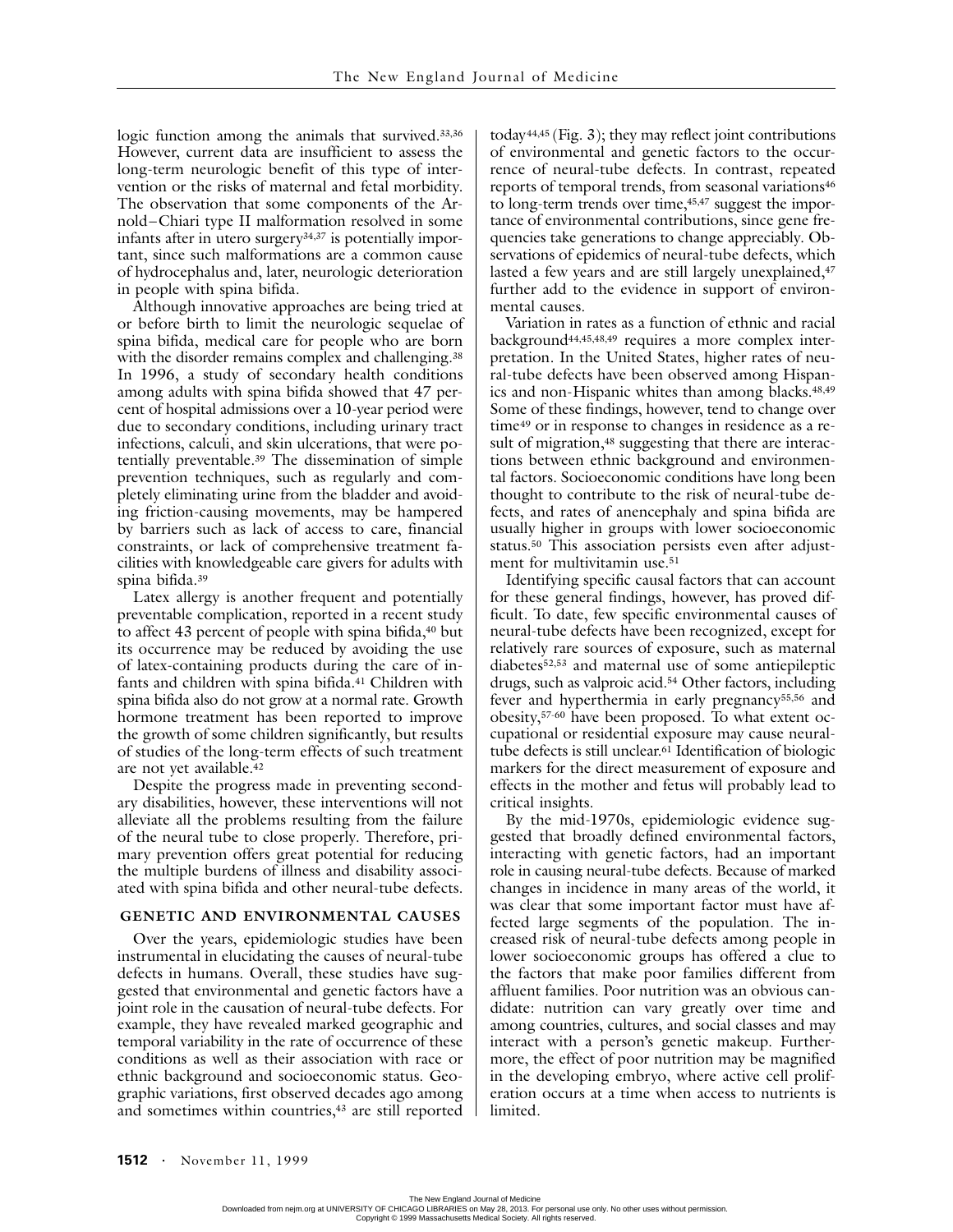

**Figure 3.** International Variation in the Rates of Spina Bifida and Anencephaly.

Birth rates include (where available) cases reported in pregnancy terminations and are based on data from birthdefects registries that, as a rule, monitor only part of a country's population of newborns. Data are shown for the following countries (and cities or area registries): the United States (Atlanta<sup>13</sup> and Hawaii), Australia (Victoria and South Australia), the United Kingdom (Glasgow and North Thames registry), Spain (Basque provinces), Norway, France (Paris, Strasbourg, and Bouches-du-Rhone and Central East France registry), Ireland and Northern Ireland (Dublin and Belfast), the Czech Republic, Belgium (Hainaut and Namur), Italy (Campania, Emilia–Romagna, and Tuscany), the Netherlands (northern), Denmark (Odense), Switzerland (selected counties), and northern and southern China13 (selected counties). Rates for Mexico, the South American countries, and Japan were estimated from hospital-based registries. Except as noted, data for all areas are those published by the International Center for Birth Defects<sup>44</sup> and the European Registration of Congenital Anomalies.

#### **Micronutrients**

In 1976, Smithells and colleagues in Britain reported that women who gave birth to babies with neuraltube defects had low serum levels of micronutrients, including some vitamins.<sup>62</sup> These findings led them to propose a randomized, controlled trial of vitamin supplementation. However, because of ethical considerations, they were permitted by their institution to undertake only a nonrandomized intervention, in which they offered a multivitamin containing  $360 \mu$ g of folic acid to women who planned to become pregnant and who had previously had a fetus or infant with a neural-tube defect.<sup>63</sup> In 1983, they reported that among women who had previously had an affected pregnancy, those who took the multivitamin during the early stages of pregnancy had an 86 percent lower risk of having another affected fetus or infant than those who did not take the multivitamin.<sup>63</sup> However, because Smithells and colleagues had not

been permitted to randomly assign the use of the multivitamin among participants in their study, their finding did not lead to any public health action. No such action was initiated until the publication of the results of two randomized studies a decade later.

In 1991, the results of a trial sponsored by the British Medical Research Council indicated that the risk of recurrent neural-tube defects was significantly lower among women who took  $4000 \mu$ g of folic acid daily (without other vitamins) than among those who did not,3 and in 1992, a Hungarian study reported that women who took a multivitamin containing  $800 \mu g$ of folic acid had a significantly lower risk of a first occurrence of a neural-tube defect in a fetus or infant than women who did not.<sup>4</sup> These results were supported by the collective findings of observational studies<sup>64-69</sup> and a small, inconclusive, randomized trial<sup>70</sup> that examined the association between the use of multivitamin or folic acid supplements and the risk of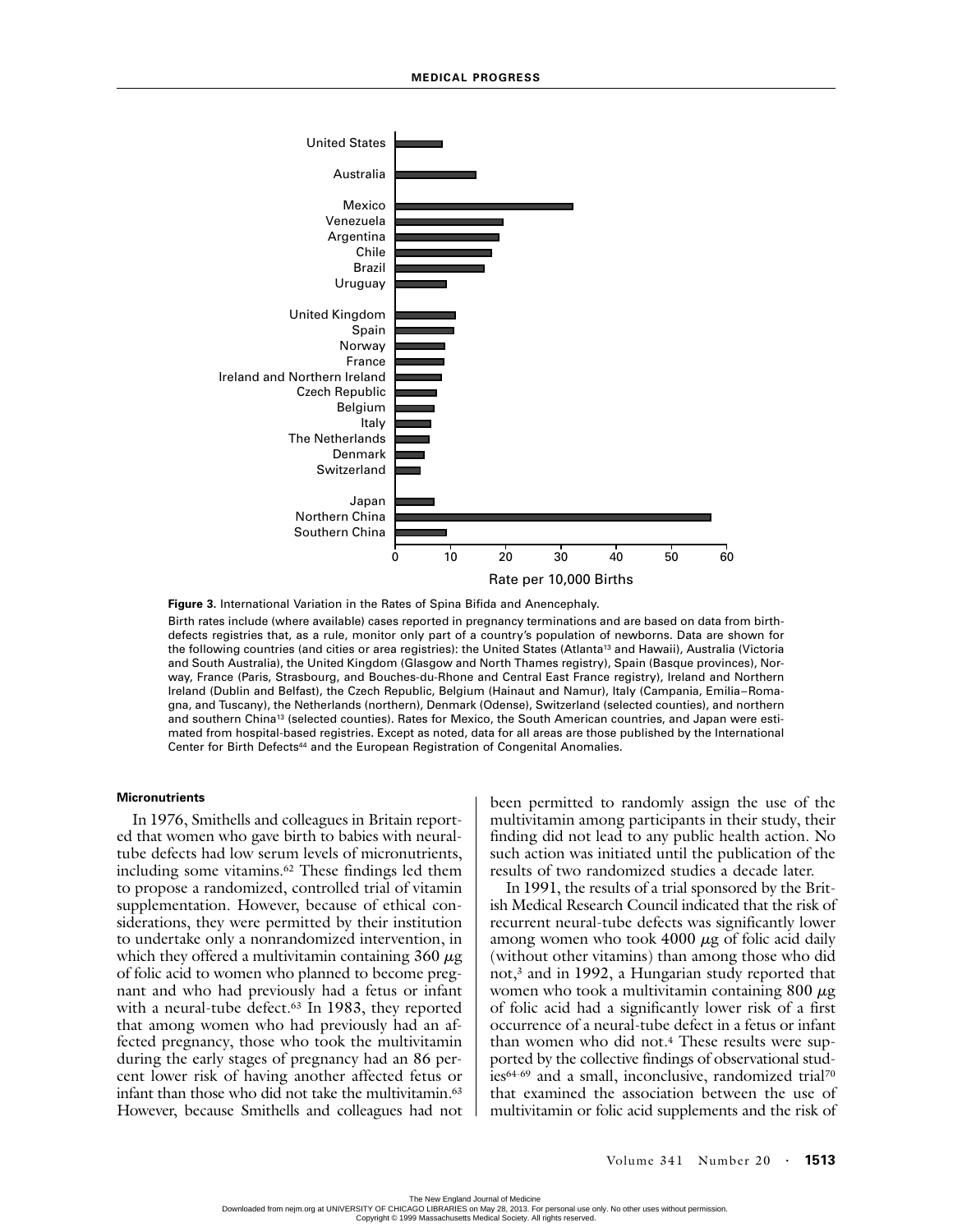

**Figure 4.** Summary of Studies of the Risk of Neural-Tube Defects and the Use of Folic Acid or Multivitamin Supplements, 1981 through 1999.

Two randomized, controlled trials<sup>3,70</sup> and one nonrandomized trial<sup>63</sup> examined the efficacy of folic acid alone<sup>3</sup> or with other vitamins<sup>3,63,70</sup> among women who had previously had an affected fetus or infant. One randomized trial assessed the efficacy of a multivitamin containing folic acid among women who had not had an affected fetus or infant.<sup>4</sup> Of the observational studies, five<sup>64-66,68,69</sup> were case-control studies, whereas one<sup>67</sup> was an observational cohort study. One community-based intervention study<sup>5</sup> assessed the effectiveness of folic acid supplements alone among women who had not had an affected fetus or infant in an area of northern China that had a high rate of neural-tube defects and an area in southern China that had a low rate. The values shown are the relative risks of a neural-tube defect among the fetuses or infants of women who took folic acid as compared with those of women who did not take folic acid. Bars indicate 95 percent confidence intervals.

neural-tube defects (Fig. 4). Most recently, in a community-based intervention study, Berry et al.5 documented the effectiveness of a daily dose of 400  $\mu$ g of folic acid alone in preventing neural-tube defects in an area of China with a high incidence of such defects and one with a low incidence.

#### **Genes and Genetic and Environmental Interactions**

The findings of the British and Hungarian clinical trials3,4 generated much research on folate metabolism in an effort to identify the genetic and biochemical bases of neural-tube defects. Together with numerous other enzymes and cofactors, folate is involved in single-carbon transfers that are an integral part of many processes, including the synthesis of nucleotides and a variety of methylation reactions that occur in several cell compartments (e.g., the cytosol, nucleus, and mitochondria).71 After it was reported that some women who had previously had an affected fetus or infant had increased blood levels of homocysteine,72,73 research centered mostly on the metabolic cycle in which homocysteine undergoes remethylation to methionine (Fig. 5). Several genes were studied, including those encoding folate receptors, 5,10-methylenetetrahydrofolate reductase (MTHFR), cystathionine

*b*-synthase, methionine synthase, methionine synthase reductase, and methylenetetrahydrofolate dehydrogenase, a trifunctional enzyme.

Although much remains to be learned, initial findings indicate that the genetic contribution to neuraltube defects is likely to be complex. For example, an approximate doubling of the risk of spina bifida has been associated with homozygosity for a common mutation in the gene for MTHFR, the C677T allelic variant,74 which encodes an enzyme with reduced activity.75 Furthermore, the frequency of the allele in certain ethnic groups roughly correlates with the incidence of neural-tube defects: it is common among Hispanics, less common among non-Hispanic whites, and relatively rare in blacks.74 Other factors must be involved, however, since the correlation is far from perfect. For example, in Italy, the C677T variant is common, but the rate of occurrence of neural-tube defects is low.74 Moreover, even if the association were causal, this MTHFR variant would account for only a small fraction of the cases of neural-tube defects prevented by folic acid.74

Indeed, several studies suggest that complex interactions may occur among genes, between alleles of the same gene, and between certain genotypes and

The New England Journal of Medicine<br>Downloaded from nejm.org at UNIVERSITY OF CHICAGO LIBRARIES on May 28, 2013. For personal use only. No other uses without permission. Copyright © 1999 Massachusetts Medical Society. All rights reserved.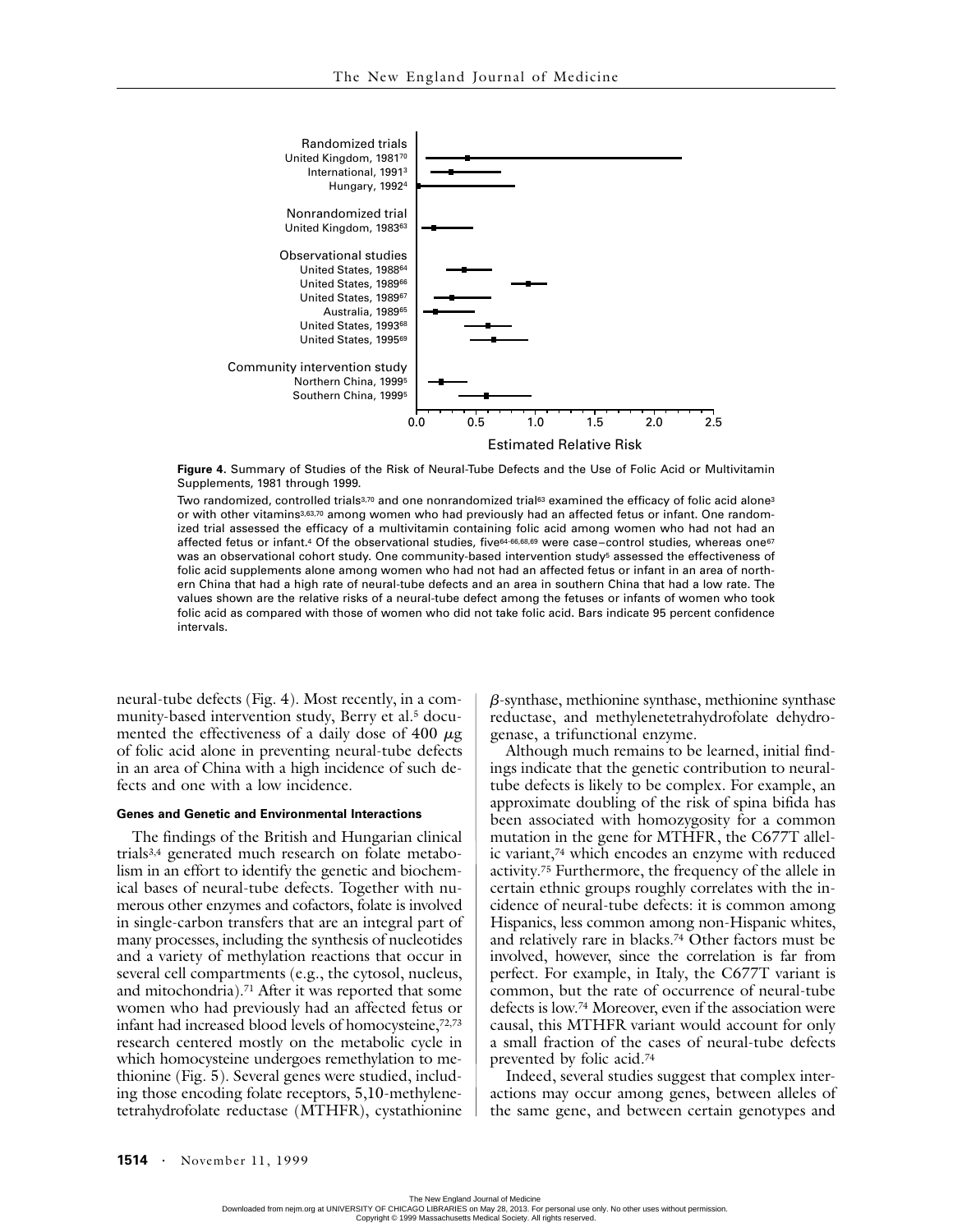

**Figure 5.** The Metabolic Roles of Folic Acid.

After entering the cell, folic acid, possibly with the aid of folate receptors, is involved in the transfer of carbon atoms that are used to synthesize nucleotides or, through the conversion of homocysteine to methionine, for the methylation of a variety of substrates. These processes are regulated by numerous molecules, including enzymes and vitamins other than folic acid (e.g., vitamins B<sub>6</sub> and  $B_{12}$ ). The activity of some enzymes, such as methionine synthase, may be influenced by other enzymes, such as methionine synthase reductase. Enzymes and factors that may be important in neural-tube development are indicated by boxes.

environmental factors. For example, the risk of neural-tube defects might vary if mutations in the gene encoding MTHFR occurred with mutations in other folate-related genes<sup>76-78</sup> or if two different mutations in the MTHFR gene occurred together.79,80 Some studies also suggest that the risk associated with certain genotypes may vary depending on maternal factors, such as the blood levels of vitamin  $B_{12}^{81}$  or folate.82 In addition, in some cases the risk may be offset by an intervention such as the use of vitamin supplements.<sup>83,84</sup> Intriguing as they are, many of these findings still await confirmation and warrant further investigation. Other possibilities are suggested by studies in which certain animal models were found to be sensitive to other micronutrients in addition to folate.9,10 A global interpretation of these findings is certainly premature. Nevertheless, their consistency with the complex etiology of neural-tube defects, as revealed by epidemiologic and clinical studies, is remarkable.

### **PRIMARY PREVENTION**

The link between nutrition and the occurrence of neural-tube defects provides a powerful tool for primary prevention. After the release of the two randomized studies described above,<sup>3,4</sup> the Public Health Service recommended in 1992 that women capable

of becoming pregnant should consume  $400 \mu g$  of folic acid per day.8 Because as many as 50 percent of pregnancies in the United States are unplanned<sup>85</sup> and because the neural tube develops before most women know they are pregnant, it was also recommended that women consume this amount of folic acid routinely. In other countries, such as Australia and the Netherlands, public health advisories suggested that women plan and prepare for their pregnancies and that they consume  $400 \mu$ g of folic acid daily while they are attempting to become pregnant and during early pregnancy.86

The Public Health Service suggested that the desired level of consumption of folic acid could be achieved by taking dietary supplements containing folic acid, by increasing consumption of foods rich in naturally occurring folate compounds (compounds that have the nutritional properties of the synthetic folic acid used in supplements), and by consuming foods fortified with folic acid8 (Table 1). Dietary supplements containing  $400 \mu g$  of folic acid are readily available in the United States, most commonly as multivitamins and less often as folic acid alone. A few breakfast cereals contain  $400 \mu$ g of folic acid per serving, and many contain  $100 \mu$ g. Consuming foods rich in naturally occurring folate compounds, such as fruits and vegetables, would provide variable amounts of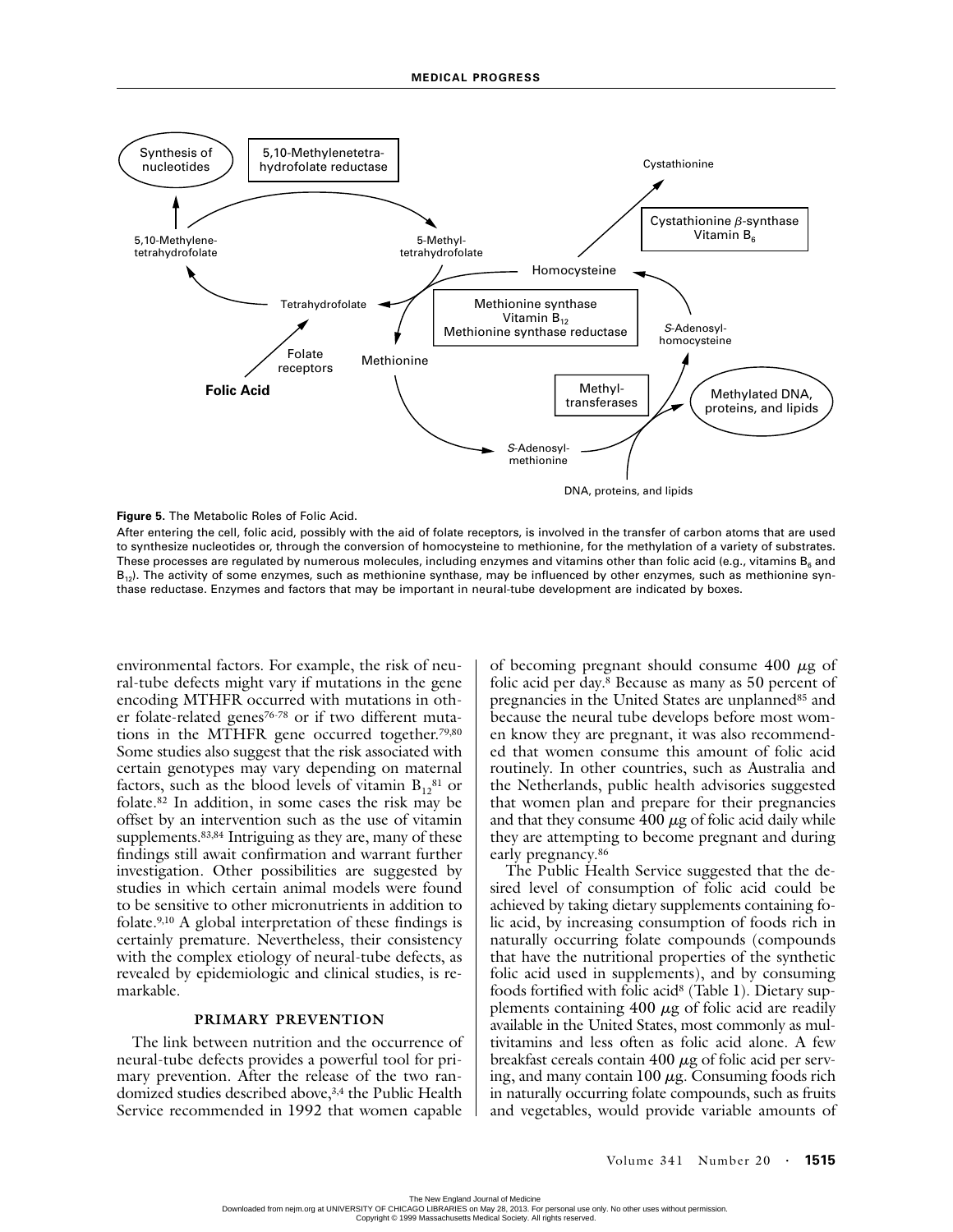| <b>APPROACH</b>                                                          | <b>ADVANTAGES</b>                                                                                      | <b>CHALLENGES</b>                                                                                                                                                        | <b>STATUS IN THE</b><br><b>UNITED STATES</b>                                       |
|--------------------------------------------------------------------------|--------------------------------------------------------------------------------------------------------|--------------------------------------------------------------------------------------------------------------------------------------------------------------------------|------------------------------------------------------------------------------------|
| Fortification of staple foods                                            | Proved to increase blood folate levels<br>Available to almost all women<br>Inexpensive                 | Current fortification adds only one-<br>fourth the recommended amount to<br>the daily diet<br>Sustained change in behavior required<br>for consumption of higher amounts | Implemented in January<br>1998                                                     |
| Increased intake of supple-<br>ments                                     | Efficacy proved in clinical trials<br>Proved to increase blood folate levels<br>Relatively inexpensive | Sustained change in behavior required<br>Cooperation of medical and nutrition-<br>al professionals required                                                              | About 30% of women of<br>reproductive age now<br>take supplements                  |
| Increased consumption of<br>foods with high levels<br>of natural folates | Other benefits of a varied diet that<br>includes fruits and vegetables                                 | Efficacy not proved<br>Increases blood folate levels much less<br>than supplements or fortified foods<br>Sustained change in behavior required<br>Expensive              | Campaign for "five-a-day"<br>consumption of fruits<br>and vegetables under<br>way* |

**TABLE 1.** WAYS OF INCREASING WOMEN'S FOLIC ACID INTAKE AND BLOOD FOLATE LEVELS TO PREVENT NEURAL-TUBE DEFECTS.

\*This is a campaign sponsored by the National Cancer Institute and the Produce for Better Health Foundation.

folate, in addition to the other benefits of a varied diet. After a landmark public health decision by the Food and Drug Administration,<sup>6</sup> all enriched grain products, such as flours and pastas, in the United States are now also fortified with  $140 \mu$ g of folic acid per 100 g of grain. In 1997, it was estimated that the average American woman of reproductive age would consume about  $100 \mu$ g of folic acid per day from foods containing enriched grain products.87

In practice, however, the effectiveness of supplements, a varied diet, and fortified foods in providing women with the benefits of the recommended daily dose of 400  $\mu$ g of folic acid may vary (Table 1). Supplements are readily available, provide a convenient way for many women to ensure that they get enough folic acid, and have proved effective in clinical trials. Breakfast cereals, too, are readily available and convenient. The ability of foods naturally rich in folate to provide consistently the same benefits as folic acid supplements is less clear and has not been tested in clinical trials. Naturally occurring folate is less readily absorbed than synthetic folic acid in supplements or cereals,88 prompting the Institute of Medicine in 1998 to recommend that women of childbearing age obtain 400  $\mu$ g of folic acid daily from dietary supplements or fortified foods.7 Finally, fortification appears to have increased the intake of folic acid in the general population, although at the current level of fortification only a few women may receive the recommended dose by this route alone.89,90

Cereal grains are not fortified with a higher level of folic acid because of concern that greater consumption of folic acid might delay the diagnosis of vitamin  $B_{12}$  deficiency in some cases. This concern led the Public Health Service in 1992 to recommend that daily consumption of folate from all sources not exceed  $1000 \mu$ g per day.<sup>8</sup> The 1998 report of the Institute of Medicine suggested that the upper limit of consumption of synthetic folic acid be 1000  $\mu$ g, regardless of the amount of naturally occurring folates in the diet.7 Had the Institute of Medicine guidelines been available earlier, flour might have been fortified at a higher level. In a trial in which women were randomly assigned to receive one of four interventions (folic acid supplements, foods fortified with folic acid, foods naturally rich in folates, or dietary advice) or to a control group, women who consumed  $400 \mu$ g of folic acid daily by taking supplements or eating fortified foods had increases of 40 to 50 percent over base-line values in their red-cell folate levels, as compared with an 11 percent increase among those who consumed  $400 \mu g$  of natural folate daily from foods and a 5 percent increase in the control group.91

Regardless of the method chosen to increase folic acid intake, the full potential of this vitamin for preventing neural-tube defects will be realized only if women who might become pregnant change their habits substantially. If the rate of unplanned pregnancies in the United States<sup>85</sup> were lower, a more focused approach, such as periconceptional intake of folic acid (currently being tried in the Netherlands<sup>92,93</sup>), might work. A national survey conducted in the United States in 1998 found that about one third of women of childbearing age take a vitamin supplement containing  $400 \mu$ g of folic acid daily, although most were not aware that doing so would lower their risk of having a fetus or child with a neural-tube defect.94 Of the women who had heard about folic acid, only 19 percent had obtained that information from health care providers.<sup>94</sup> Physicians and other health care providers have a potentially important part

The New England Journal of Medicine<br>Downloaded from nejm.org at UNIVERSITY OF CHICAGO LIBRARIES on May 28, 2013. For personal use only. No other uses without permission. Copyright © 1999 Massachusetts Medical Society. All rights reserved.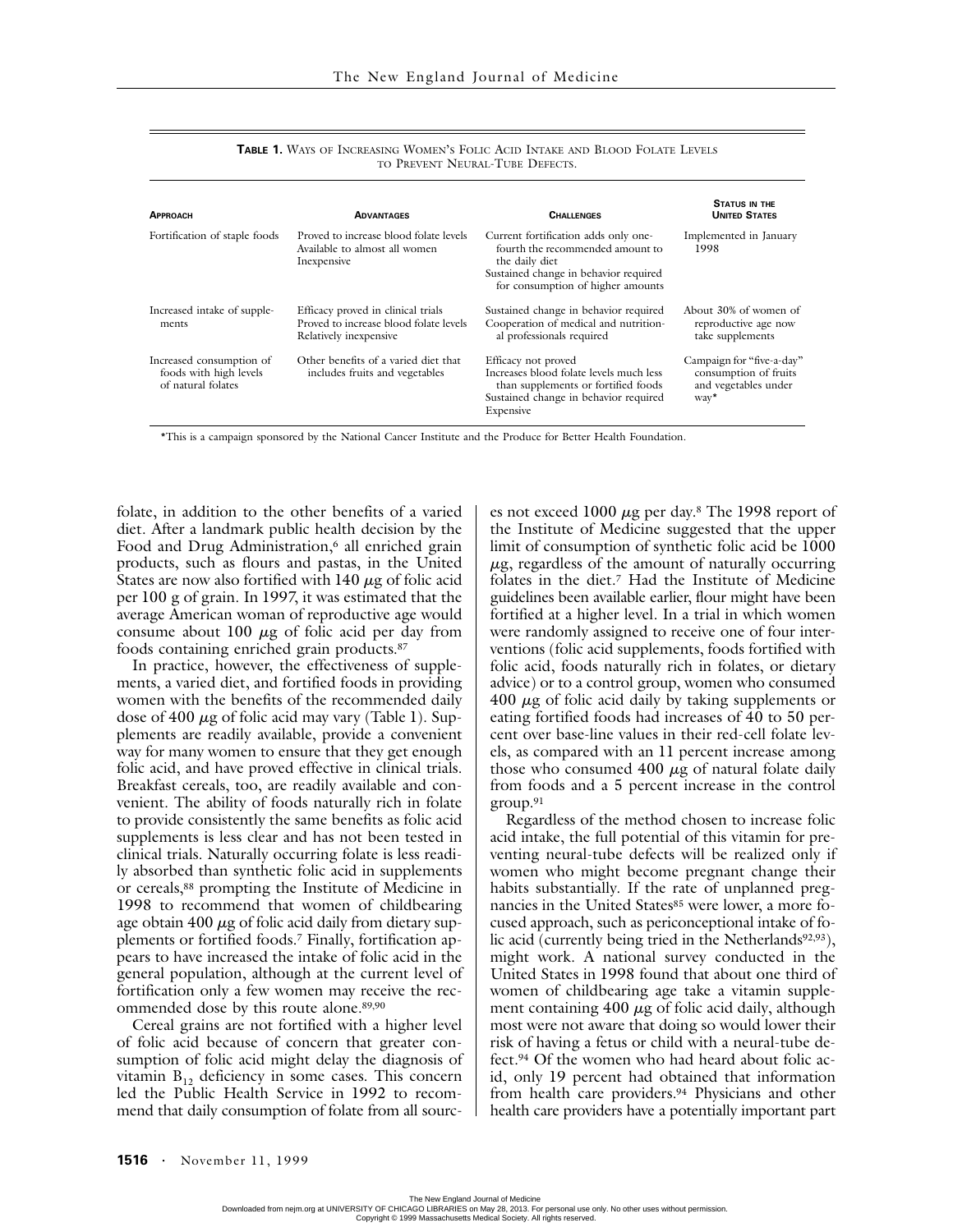to play in disseminating information about folic acid. To that end, a number of professional organizations recently formed the National Council on Folic Acid in order to increase public and professional awareness of the potential benefits of increased folic acid consumption.

# **NEW CHALLENGES AND PERSPECTIVES**

Progress in the clinical treatment of neural-tube defects, research on pathogenesis, and approaches to primary prevention open new avenues and pose considerable challenges. Although in the United States more than 90 percent of infants with spina bifida live for more than a year, many continue to have progressive deterioration because of a variety of medical complications.26 Well-conducted intervention studies will be instrumental in solving controversies about treatment and achieving optimal care.95 Likewise, clarification of the therapeutic value of in utero surgery and the use of cesarean section before labor for improving the long-term outcome of people with spina bifida awaits further data.

The genetic and environmental causes of neuraltube defects also remain to be fully determined. At least 30 percent of neural-tube defects are not prevented by the consumption of folic acid supplements and not all epidemiologic findings can readily be explained. In addition, the potential of folic acid and, to a greater extent, of other micronutrients<sup>96,97</sup> to prevent neural-tube defects remains to be explored. For example, we do not know what the optimal daily dose of folic acid is or whether some women who do not benefit from  $400 \mu g$  daily would benefit from higher doses. Selecting a target level of intake that is appropriate for an entire population is a complex decision. Whereas some findings have suggested that an average daily intake of less than  $400 \mu$ g might prevent some cases of neural-tube defects,<sup>98</sup> the same data also suggest that an intake of  $400 \mu g$  would prevent considerably more cases.99

The evolving knowledge derived from studies of neural-tube defects also raises some general issues. For example, traditional benchmarks of adequate micronutrient intake, such as prevention of macrocytic anemia in the case of folic acid, may need to be reevaluated to encompass additional health benefits (such as the prevention of neural-tube defects) or their biochemical correlates. The worldwide contributions to randomized<sup>3,4</sup> and intervention<sup>5</sup> trials highlight the value of international collaboration in solving issues that ultimately are global. Finally, research into the prevention of neural-tube defects may reap unexpected benefits if it is confirmed that the risks of other birth defects, such as some congenital anomalies of the heart, face, limbs, and urinary tract, might also be reduced by vitamin use.100

Today, the urgent challenge facing medical and public health professionals with respect to neuraltube defects is how to translate our knowledge about primary prevention into practice. Every day, affected infants are born, and women with affected fetuses electively terminate their pregnancies. In the United States, options for prevention include increasing the level of fortification of grains, increasing the consumption of foods now fortified with folic acid, and increasing the consumption of vitamin supplements containing folic acid. Improving the knowledge and changing the habits of women and medical professionals will be critical in efforts to realize the full preventive potential of folic acid. The global health community must make a concerted effort to meet this challenge.

*We are indebted to Kevin Moran and Dorothy Sussman for editorial assistance, to Jesse Thompson and Joey Johnson for assistance in preparing the figures, and to Dr. Thomas W. Sadler and Dr. Joseph Mulinare for helpful comments.*

#### **REFERENCES**

**1.** Cragan JD, Roberts HE, Edmonds LD, et al. Surveillance for anencephaly and spina bifida and the impact of prenatal diagnosis — United States, 1985–1994. MMWR CDC Surveill Summ 1995;44(SS-4):1-13.

**2.** Shibuya K, Murray CJL. Congenital anomalies. In: Murray CJL, Lopez AD, eds. Health dimensions of sex and reproduction: the global burden of sexually transmitted diseases, HIV, maternal conditions, perinatal disorders, and congenital anomalies. Vol. 3. Boston: Harvard University Press, 1998:455-512.

**3.** MRC Vitamin Study Research Group. Prevention of neural tube defects: results of the Medical Research Council Vitamin Study. Lancet 1991; 338:131-7.

**4.** Czeizel AE, Dudás I. Prevention of the first occurrence of neural-tube defects by periconceptional vitamin supplementation. N Engl J Med 1992; 327:1832-5.

**5.** Berry RJ, Li Z, Erickson JD, et al. Preventing neural-tube defects with folic acid in China. N Engl J Med 1999;341:1485-90.

**6.** Food and Drug Administration. Food standards: amendment of standards of identity for enriched grain products to require addition of folic acid. Fed Regist 1996;61(44):8781-97.

**7.** Institute of Medicine. Dietary reference intakes for thiamin, riboflavin, niacin, vitamin B6, folate, vitamin B12, pantothenic acid, biotin, and choline. Washington, D.C.: National Academy Press, 1998:8-1.

**8.** Recommendations for the use of folic acid to reduce the number of cases of spina bifida and other neural tube defects. MMWR Morb Mortal Wkly Rep 1992;41(RR-14):1-7.

**9.** Juriloff DM, Harris MJ. Animal models of neural tube defects. Ment Retard Dev Disabil Res Rev 1998;4:254-63.

**10.** Copp AJ. Prevention of neural tube defects: vitamins, enzymes and genes. Curr Opin Neurol 1998;11:97-102.

**11.** Wald NJ, Kennard A. Prenatal screening for neural tube defects and Down syndrome. In: Rimoin DL, Connor JM, Pyeritz RE, eds. Emery and Rimoin's principles and practice of medical genetics. 3rd ed. Vol. 1. New York: Churchill Livingstone, 1997:545-62.

**12.** Hunter AGW. Brain and spinal cord. In: Stevenson RE, Hall JG, Goodman RM, eds. Human malformations and related anomalies. Vol. 2. Oxford monographs on medical genetics no. 27. New York: Oxford University Press, 1993:109-37.

**13.** Moore CA, Li S, Li Z, et al. Elevated rates of severe neural tube defects in a high-prevalence area in northern China. Am J Med Genet 1997;73:113-8. **14.** Lemire RJ. Neural tube defects. JAMA 1988;259:558-62.

**15.** Holmes LB, Driscoll SG, Atkins L. Etiologic heterogeneity of neuraltube defects. N Engl J Med 1976;294:365-9.

**16.** Sadler TW. Mechanisms of neural tube closure and defects. Ment Retard Dev Disabil Res Rev 1998;4:247-53.

**17.** Campbell LR, Sohal GS. The pattern of neural tube defects created by secondary reopening of the neural tube. J Child Neurol 1990;5:336-40. **18.** Van Allen MI, Kalousek DK, Chernoff GF, et al. Evidence for multisite closure of the neural tube in humans. Am J Med Genet 1993;47:723-43.

**19.** Sakai Y. Neurulation in the mouse: manner and timing of neural tube closure. Anat Rec 1989;223:194-203.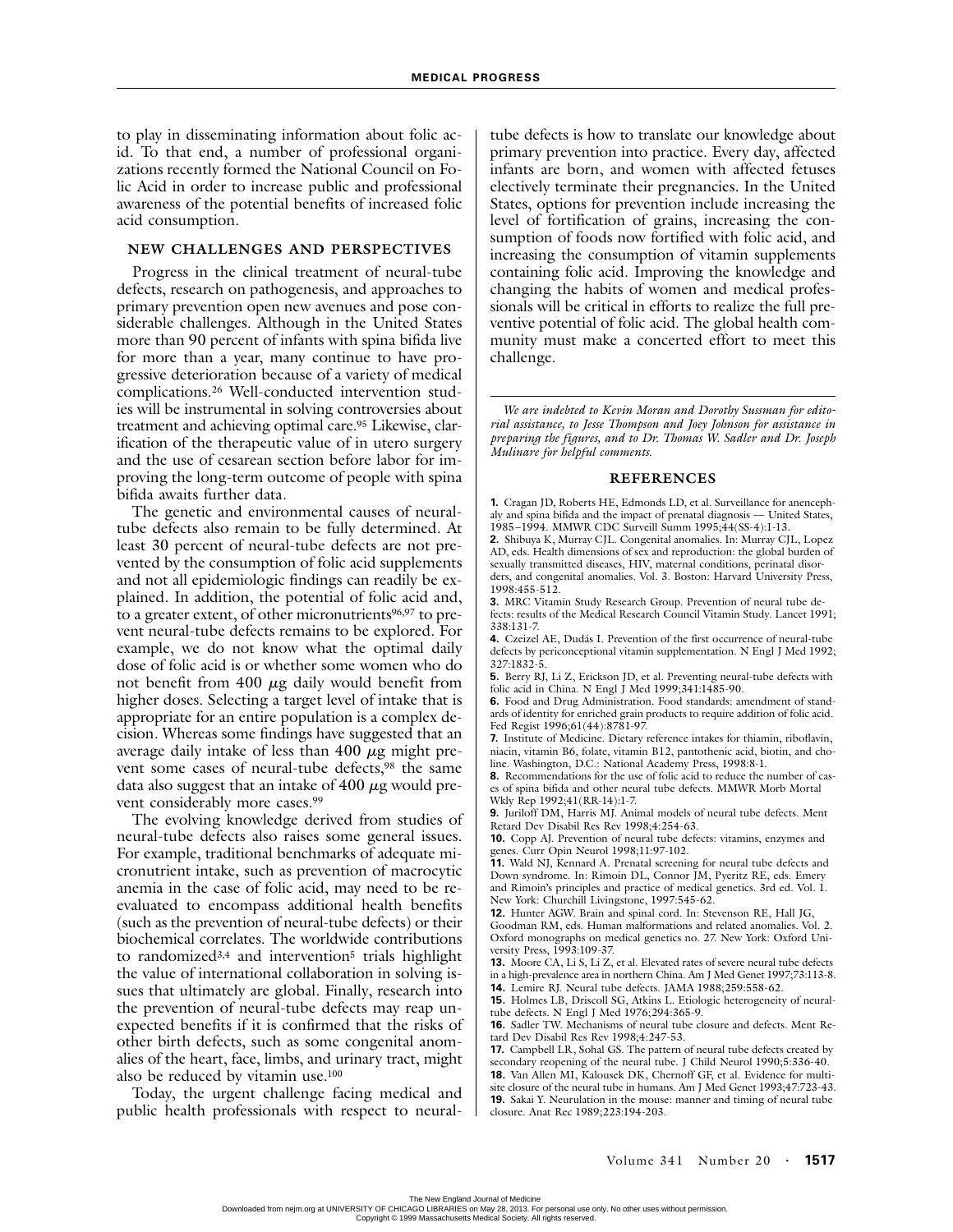**20.** Copp AJ. The neural tube. In: Thorogood P, ed. Embryos, genes and birth defects. Chichester, England: John Wiley, 1997:133-52.

21. Bell JE, Gosden CM. Central nervous system abnormalities - con-

trasting patterns in early and late pregnancy. Clin Genet 1978;13:387-96. **22.** Little J, Elwood JM. Fetal loss. In: Elwood JM, Little J, Elwood JH, eds. Epidemiology and control of neural tube defects. Vol. 20 of Monograph in epidemiology and biostatistics. Oxford, England: Oxford University Press, 1992:324-34.

**23.** Lynberg MC, Khoury MJ. Contribution of birth defects to infant mortality among racial/ethnic minority groups, United States, 1983. MMWR CDC Surveill Summ 1990;39(SS-3):1-12.

**24.** den Ouden AL, Hirasing RA, Buitendijk SE, de Jong-van den Berg LTW, de Walle HEK, Cornel MC. Prevalentie, klinisch beeld en prognose van neuralebuisdefecten in Nederland. Ned Tijdschr Geneeskd 1996;140: 2092-5.

**25.** Shurtleff DB, Luthy DA, Nyberg DA, Benedetti TJ, Mack LA. Meningomyelocele: management in utero and post natum. Ciba Found Symp 1994;181:270-86.

**26.** Hunt GM. The median survival time in open spina bifida. Dev Med Child Neurol 1997;39:568.

**27.** Date I, Yagyu Y, Asari S, Ohmoto T. Long-term outcome in surgically treated spina bifida cystica. Surg Neurol 1993;40:471-5.

**28.** Zurmohle UM, Homann T, Schroeter C, Rothgerber H, Hommel G, Ermert JA. Psychosocial adjustment of children with spina bifida. J Child Neurol 1998;13:64-70.

**29.** An assessment of total costs and policy implications. In: Waitzman NJ, Scheffler RM, Romano PS. The cost of birth defects: estimates of the value of prevention. Lanham, Md.: University Press of America, 1996:145-77.

**30.** Drewek MJ, Bruner JP, Whetsell WO, Tulipan N. Quantitative analysis of the toxicity of human amniotic fluid to cultured rat spinal cord. Pediatr Neurosurg 1997;27:190-3.

**31.** Meuli M, Meuli-Simmen C, Hutchins GM, Seller MJ, Harrison MR, Adzick NS. The spinal cord lesion in human fetuses with myelomeningocele: implications for fetal surgery. J Pediatr Surg 1997;32:448-52.

**32.** Owen J. Prophylactic cesarean for prenatally diagnosed malformations. Clin Obstet Gynecol 1998;41:393-404.

**33.** Bruner JP, Richards WO, Tulipan NB, Arney TL. Endoscopic coverage of fetal myelomeningocele in utero. Am J Obstet Gynecol 1999;180:153-8. **34.** Adzick NS, Sutton LN, Crombleholme TM, Flake AW. Successful fetal

surgery for spina bifida. Lancet 1998;352:1675-6. **35.** Tulipan N, Bruner JP. Myelomeningocele repair in utero: a report of

three cases. Pediatr Neurosurg 1998;28:177-80. **36.** Meuli M, Meuli-Simmen C, Hutchins GM, et al. In utero surgery rescues neurological function at birth in sheep with spina bifida. Nat Med

1995;1:342-7. **37.** Tulipan N, Bruner JP. Fetal surgery for spina bifida. Lancet 1999;353: 406.

**38.** McDonald CM. Rehabilitation of children with spinal dysraphism. Neurosurg Clin North Am 1995;6:393-412.

**39.** Kinsman SL, Doehring MC. The cost of preventable conditions in adults with spina bifida. Eur J Pediatr Surg 1996;6:Suppl 1:17-20.

**40.** Szepfalusi Z, Seidl R, Bernert G, Dietrich W, Spitzauer S, Urbanek R. Latex sensitization in spina bifida appears disease-associated. J Pediatr 1999;134:344-8.

**41.** Cremer R, Kleine-Diepenbruck U, Hoppe A, Blaker F. Latex allergy in spina bifida patients — prevention by primary prophylaxis. Allergy 1998; 53:709-11.

**42.** Rotenstein D, Breen TJ. Growth hormone treatment of children with myelomeningocele. J Pediatr 1996;128:S28-S31.

**43.** Little J, Elwood JM. Geographical variation. In: Elwood JM, Little J, Elwood JH, eds. Epidemiology and control of neural tube defects. Vol. 20 of Monographs in epidemiology and biostatistics. Oxford, England: Oxford University Press, 1992:96-145.

**44.** International Centre for Birth Defects, EUROCAT. World atlas of birth defects. Geneva: World Health Organization, 1998:20-31.

**45.** International Clearinghouse for Birth Defects Monitoring Systems. Annual report 1998: with data for 1996. Rome: International Centre for Birth Defects, 1998:100-1.

**46.** Little J, Elwood JM. Seasonal variation. In: Elwood JM, Little J, Elwood JH, eds. Epidemiology and control of neural tube defects. Vol. 20 of Monographs in epidemiology and biostatistics. Oxford, England: Oxford University Press, 1992:195-246.

**47.** Elwood JM, Little J. Secular trends. In: Elwood JM, Little J, Elwood JH, eds. Epidemiology and control of neural tube defects. Vol. 20 of Monographs in epidemiology and biostatistics. Oxford, England: Oxford University Press, 1992:168-94.

**48.** Little J, Elwood JM. Ethnic origin and migration. In: Elwood JM, Little J, Elwood JH, eds. Epidemiology and control of neural tube defects. Vol. 20 of Monographs in epidemiology and biostatistics. Oxford, England: Oxford University Press, 1992:146-67.

**49.** Lary JM, Edmonds LD. Prevalence of spina bifida at birth — United States, 1983–1990: a comparison of two surveillance systems. MMWR CDC Surveill Summ 1996;45(SS-2):15-26.

**50.** Little J, Elwood JH. Socio-economic status and occupation. In: Elwood JM, Little J, Elwood JH, eds. Epidemiology and control of neural tube defects. Vol. 20 of Monographs in epidemiology and biostatistics. Oxford, England: Oxford University Press, 1992:456-520.

**51.** Wasserman CR, Shaw GM, Selvin S, Gould JB, Syme SL. Socioeconomic status, neighborhood social conditions, and neural tube defects. Am J Public Health 1998;88:1674-80.

**52.** Becerra JE, Khoury MJ, Cordero JF, Erickson JD. Diabetes mellitus during pregnancy and the risks for specific birth defects: a populationbased case-control study. Pediatrics 1990;85:1-9.

**53.** Elwood JM, Little J, Elwood H. Maternal illness and drug use in pregnancy. In: Elwood JM, Little J, Elwood JH, eds. Epidemiology and control of neural tube defects. Vol. 20 of Monographs in epidemiology and biostatistics. Oxford, England: Oxford University Press, 1992:414-55.

**54.** Lammer EJ, Sever LE, Oakley GP Jr. Teratogen update: valproic acid. Teratology 1987;35:465-73.

**55.** Edwards MJ, Shiota K, Smith MSR, Walsh DA. Hyperthermia and birth defects. Reprod Toxicol 1995;9:411-25.

**56.** Graham JM Jr, Edwards MJ, Edwards MJ. Teratogen update: gestational effects of maternal hyperthermia due to febrile illnesses and resultant patterns of defects in humans. Teratology 1998;58:209-21.

**57.** Werler MM, Louik C, Shapiro S, Mitchell AA. Prepregnant weight in relation to risk of neural tube defects. JAMA 1996;275:1089-92.

**58.** Watkins ML, Scanlon KS, Mulinare J, Khoury MJ. Is maternal obesity a risk factor for anencephaly and spina bifida? Epidemiology 1996;7:507-12. **59.** Shaw GM, Velie EM, Schaffer D. Risk of neural tube defect-affected pregnancies among obese women. JAMA 1996;275:1093-6.

**60.** Waller DK, Mills JL, Simpson JL, et al. Are obese women at higher risk for producing malformed offspring? Am J Obstet Gynecol 1994;170: 541-8.

**61.** Sever LE. Looking for causes of neural tube defects: where does the environment fit in? Environ Health Perspect 1995;103:Suppl 6:165-71.

**62.** Smithells RW, Sheppard S, Schorah CJ. Vitamin deficiencies and neural tube defects. Arch Dis Child 1976;51:944-50.

**63.** Smithells RW, Nevin NC, Seller MJ, et al. Further experience of vitamin supplementation for prevention of neural tube defect recurrences. Lancet 1983;1:1027-31.

**64.** Mulinare J, Cordero JF, Erickson JD, Berry RJ. Periconceptional use of multivitamins and the occurrence of neural tube defects. JAMA 1988; 260:3141-5.

**65.** Bower C, Stanley FJ. Dietary folate as a risk factor for neural-tube defects: evidence from a case-control study in western Australia. Med J Aust 1989;150:613-9.

**66.** Mills JL, Rhoads GG, Simpson JL, et al. The absence of a relation between the periconceptional use of vitamins and neural-tube defects. N Engl J Med 1989;321:430-5.

**67.** Milunsky A, Jick H, Jick SS, et al. Multivitamin/folic acid supplementation in early pregnancy reduces the prevalence of neural tube defects. JAMA 1989;262:2847-52.

**68.** Werler MM, Shapiro S, Mitchell AA. Periconceptional folic acid exposure and risk of occurrent neural tube defects. JAMA 1993;269:1257-61. **69.** Shaw GM, Schaffer D, Velie EM, Morland K, Harris JA. Periconceptional vitamin use, dietary folate, and the occurrence of neural tube defects. Epidemiology 1995;6:219-26.

**70.** Laurence KM, James N, Miller MH, Tennant GB, Campbell H. Double-blind randomised controlled trial of folate treatment before conception to prevent recurrence of neural-tube defects. BMJ 1981;282:1509-11.

**71.** Rosenblatt DS. Inherited disorders of folate transport and metabolism. In: Scriver CR, Beaudet AL, Sly WS, Valle D, eds. The metabolic and molecular bases of inherited disease. 7th ed. Vol. 2. New York: McGraw-Hill, 1995:3111-28.

**72.** Steegers-Theunissen RP, Boers GH, Trijbels FJ, et al. Maternal hyperhomocysteinemia: a risk factor for neural-tube defects? Metabolism 1994; 43:1475-80.

**73.** Mills JL, McPartlin JM, Kirke PN, et al. Homocysteine metabolism in pregnancies complicated by neural-tube defects. Lancet 1995;345:149-51. **74.** Botto LD, Yang Q. MTHFR and birth defects: a HuGE review. Atlan-

ta: Centers for Disease Control and Prevention, 1999. (See http:// www.cdc.gov/genetics/hugenet/reviews.htm.) (See NAPS document no. 05532 for 24 pages, c/o Microfiche Publications, 248 Hempstead Tpk.,

West Hempstead, NY 11552.) **75.** Rozen R. Genetic predisposition to hyperhomocysteinemia: deficiency of methylenetetrahydrofolate reductase (MTHFR). Thromb Haemost 1997;78:523-6.

**76.** Ramsbottom D, Scott JM, Molloy A, et al. Are common mutations of cystathionine beta-synthase involved in the aetiology of neural tube defects? Clin Genet 1997;51:39-42.

The New England Journal of Medicine<br>Downloaded from nejm.org at UNIVERSITY OF CHICAGO LIBRARIES on May 28, 2013. For personal use only. No other uses without permission. Copyright © 1999 Massachusetts Medical Society. All rights reserved.